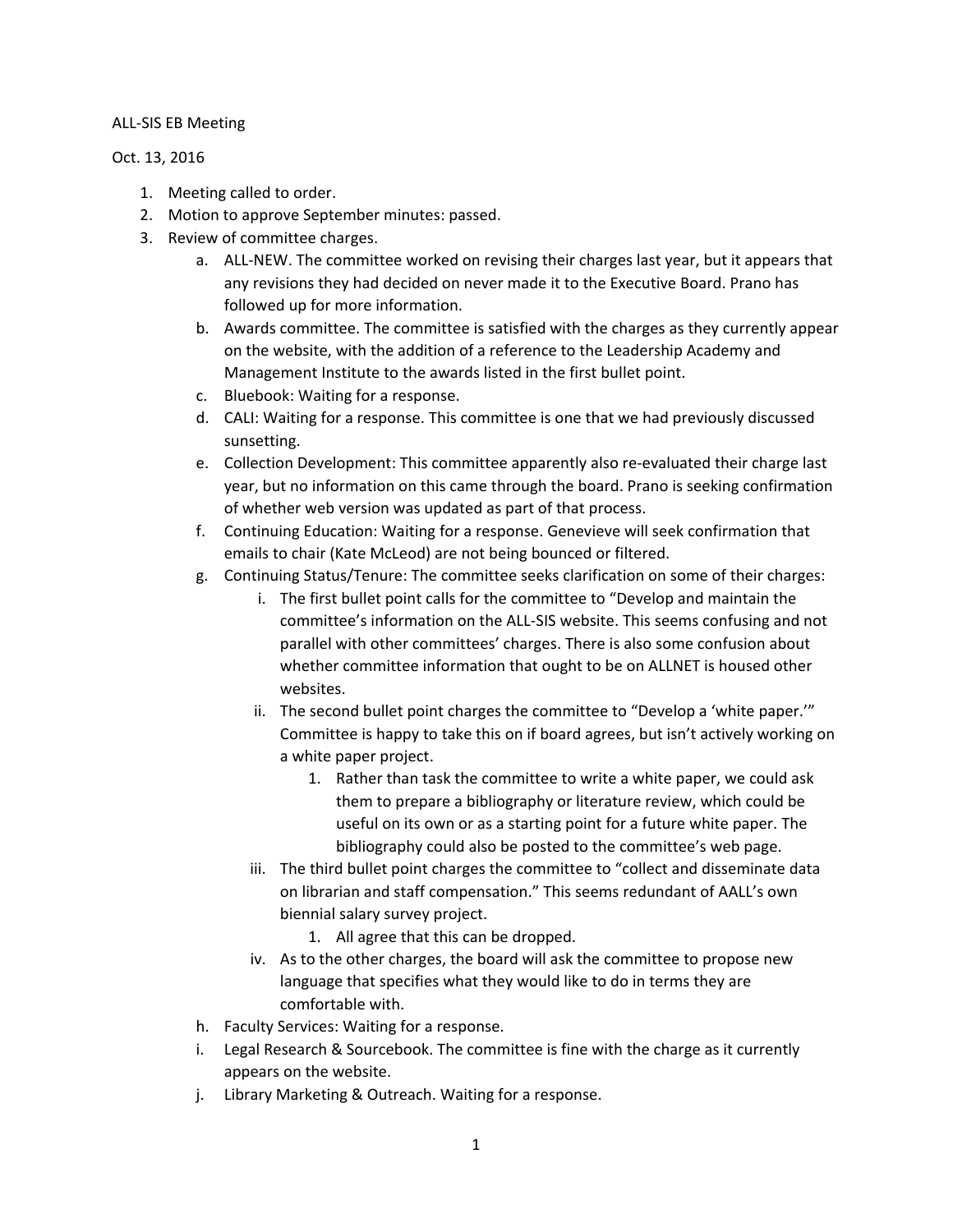- k. Local Arrangements. They have proposed detailed new charges, specifying tasks to be completed for each major event at the annual meeting.
	- i. The detail is out of step with other committees. We will ask them to eliminate the bullet points and keep the main headings as charges. The extra detail should be retained for the committee's internal use. Genevieve will respond to Lei on this.
- l. Membership: Waiting for a response.
- m. Newsletter: Waiting for a response.
- n. Nominations: Waiting for a response.
- o. Public Relations: Waiting for a response.
- p. Scholarly Communications: The existing charges are fine, although the committee would like to drop the final listed charge regarding the preparation of a finalized report. This project has already been completed. [As a side note, the board agreed that it should discourage including specific dates in committee charges.]
- q. Statistics: Waiting for a response.
- r. Student Services: Waiting for a response.
- s. Social Media: Prano has been in touch with the chairs; this a new committee still working on drafting a charge. More information will be forthcoming.
- t. Task Force on Best Practices for the  $21<sup>st</sup>$  Century Law Library. Nothing in charge will change.
- 4. Timelines: Some work began last year on creating timelines for each committee, but the project is incomplete. When we have updated timelines, where should they be housed?
	- a. The plan is to create a separate page with all the timelines for all the committees together. The layout can be analogous to the committee charges page. Prano will speak with Ellen about creating such a page and will pass on the six timelines we already have in final form.
- 5. Copyright issue: The Legal Research & Sourcebook committee raised a copyright issue last month, when they sought approval to have contributors use a Creative Commons license in connection with their sourcebook materials. Prano took this to Meg Kribble, who reported that it was fine because only AALL committees (not SISs) are required to copyright their materials. We passed this on to Caitlin Hunter, the committee chair.
	- a. Prano will forward most recent communications from AALL so our records will be clear and the committee can proceed accordingly.
- 6. Event Sponsorships: Prano received an email from Kim Rundle forwarding information from Kate Hagen regarding event sponsorships. We had asked that the three events we sponsored last year—the business meeting breakfast, middle managers breakfast, and the reception—be funded at the same level as last year, if possible.; AALL has made no commitments, but we typically receive good support from the main vendors and we anticipate this will continue.
- 7. Annual meeting scheduling. Prano received an initial message about limiting SIS event scheduling. We have yet to receive the scheduling matrix or other follow up material. The deadline for all event planning is Dec. 1. We can put out a general request for committees who want to have a meeting time at the annual meeting; each board member will follow up with our committees accordingly. If we get more than ten meeting requests, we will have to decide how to choose among them. One suggestion from AALL was to use one large room to house multiple